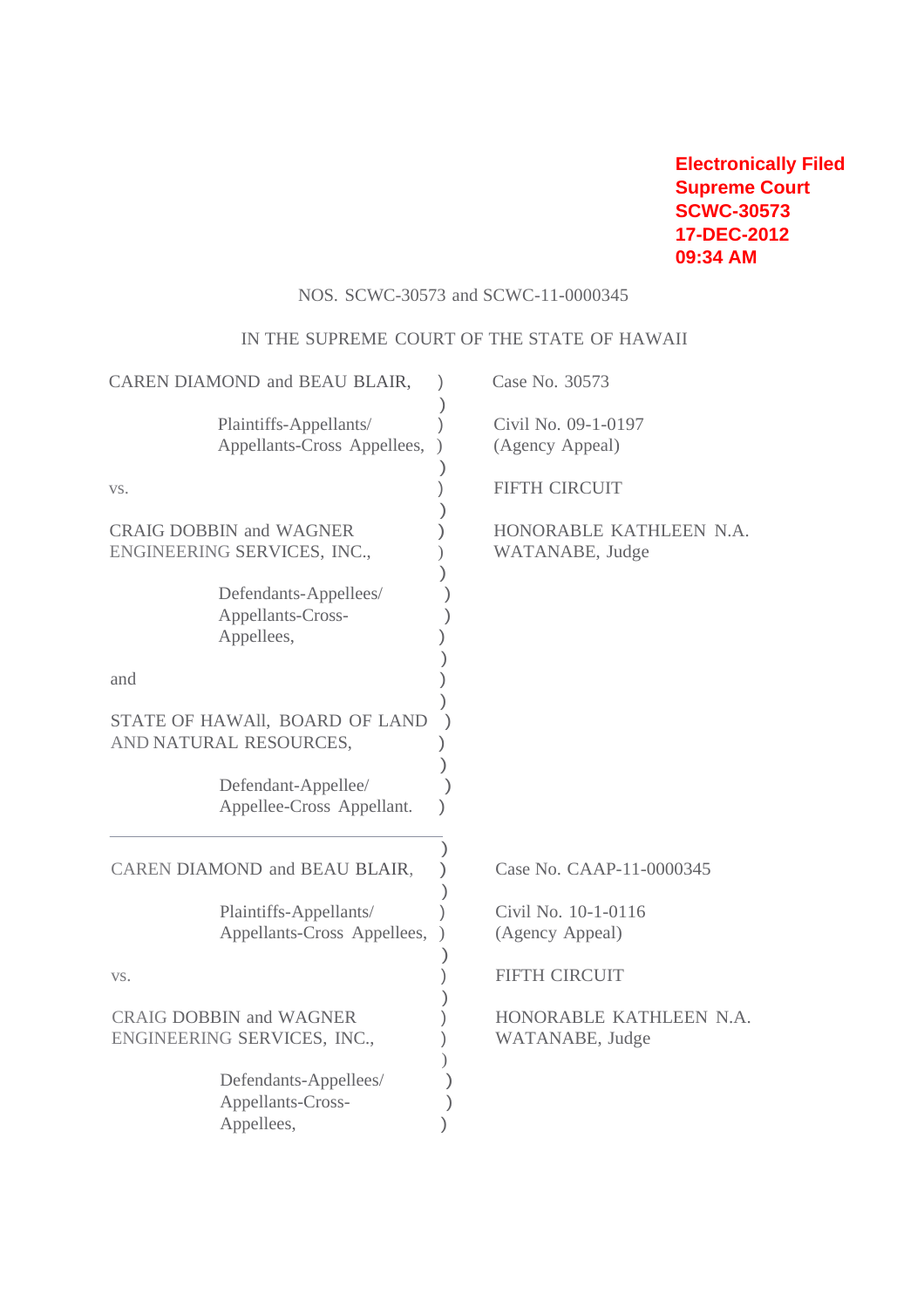| and                                                      |  |
|----------------------------------------------------------|--|
| STATE OF HAWAII, BOARD OF LAND<br>AND NATURAL RESOURCES, |  |
| Defendant-Appellee/<br>Appellee-Cross Appellant.         |  |

## RESPONDENTS/DEFENDANTS-APPELLEES/ APPELLANTS-CROSS-APPELLEES CRAIG DOBBIN'S AND WAGNER ENGINEERING SERVICES, INC.'S RESPONSE TO PETITIONERS/PLAINTIFFS-APPELLANTS/APPELLEES-CROSS-APPELLEES CAREN DIAMOND AND BEAU BLAIR'S APPLICATION FOR WRIT OF CERTIORARI FILED ON DECEMBER 3, 2012

 $\lambda$ 

and

## CERTIFICATE OF SERVICE

WALTON D.Y. HONG 890-0 Walton D. Y. Hong, A Law Corp. 3135-A Akahi Street Lihue, HI 96766 Tel. (808) 245-4757

Attorney for Respondents/ Defendants-Appellees/Appellants-Cross Appellees Craig Dobbin and Wagner Engineering Services, Inc.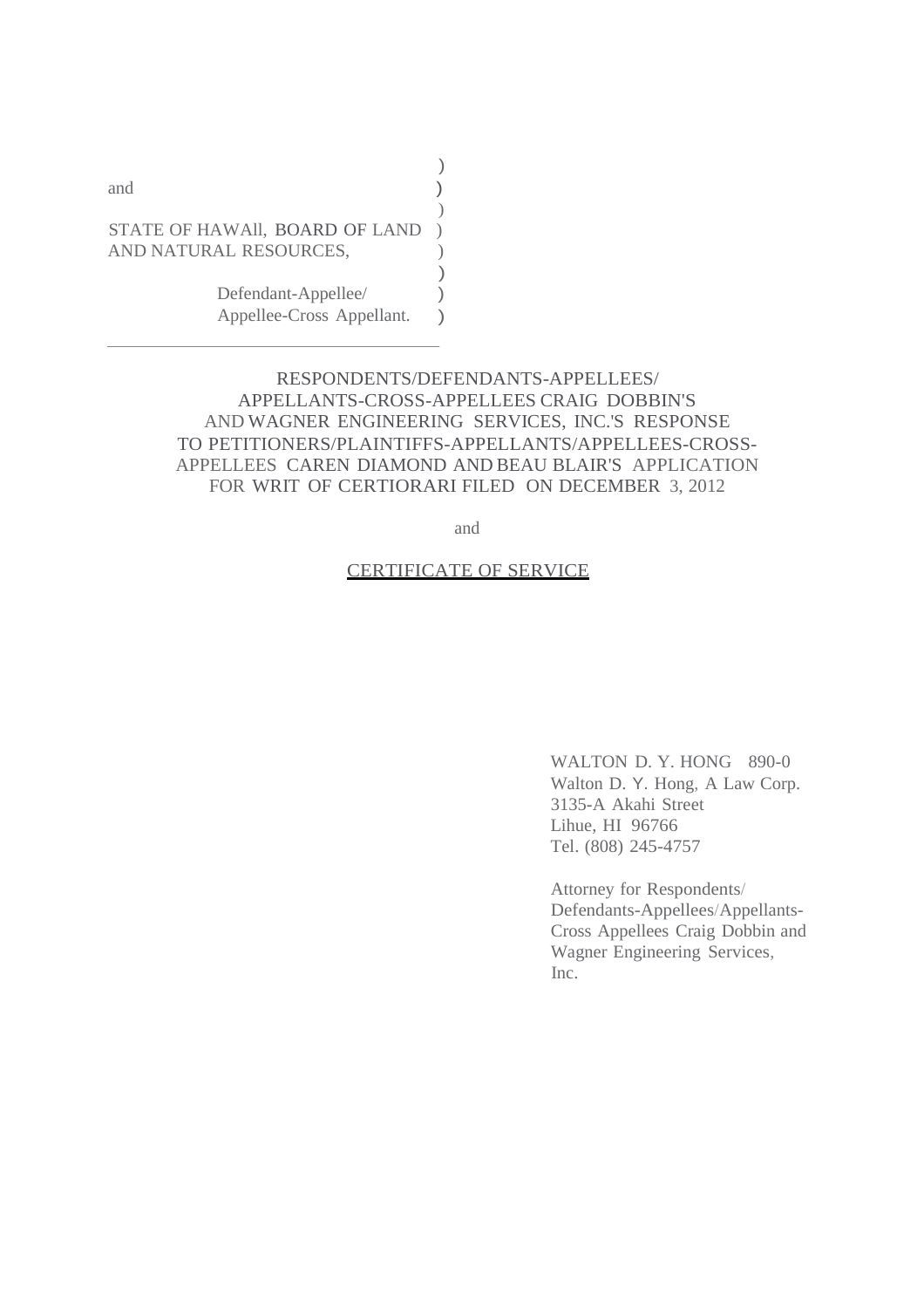## **RESPONDENTS/DEFENDANTS-APPELLEES/ APPELLANTS-CROSS-APPELLEES CRAIG DOBBIN'S AND WAGNER ENGINEERING SERVICES, INC.'S RESPONSE TO PETITIONERS/PLAINTIFFS-APPELLANTS/APPELLEES-CROSS-APPELLEES CAREN DIAMOND AND BEAU BLAIR'S APPLICATION FOR WRIT OF CERTIORARI FILED ON DECEMBER 3, 2012**

Come now Respondents/Defendants-Appellees/Appellants-Cross-Appellees CRAIG DOBBIN and WAGNER ENGINEERING SERVICES, INC., herein collectivel y called the "Respondents", and in response to the Application for Writ of Certiorari, filed herein on December 3, 2012, by Plaintiffs-Appellants/Appellees-Cross Appellees Caren Diamond and Beau Blair, herein collectively called "Diamond/Blair", respectfully request that the writ for certiorari be denied.

## **I. INTRODUCTION**

Diamond/Blair filed their application for a writ of certiorari challenging the Intermediate Court of Appeals' (herein the "ICA") reversal of the Fifth Circuit Court's decision in substituting its judgment for that of the State of Hawaii Board of Land and Natural Resources, herein the "BLNR", in locating the shoreline on a parcel of land in Haena, Kauai, Hawaii.

A right to appeal is based on statute and exists only when jurisdiction is given by some constitutional or statutory provision. *Lingle v. Hawaii Gov't Employees Ass'n AFSCME, Local 152, AFL-C/0,* 107 Haw. 178, **111** P.3d 587 (2005). The right to appeal from an administrative agency's decision is governed by the Hawaii Administrative Procedures Act, Chapter 91 of the Hawaii Revised Statutes. Strict compliance with the Hawaii Administrative Procedures Act is required. *Tanaka v. Dept. of Hawaiian Home Lands,* 106 Haw. 246, 103 P.3d 409 (2004).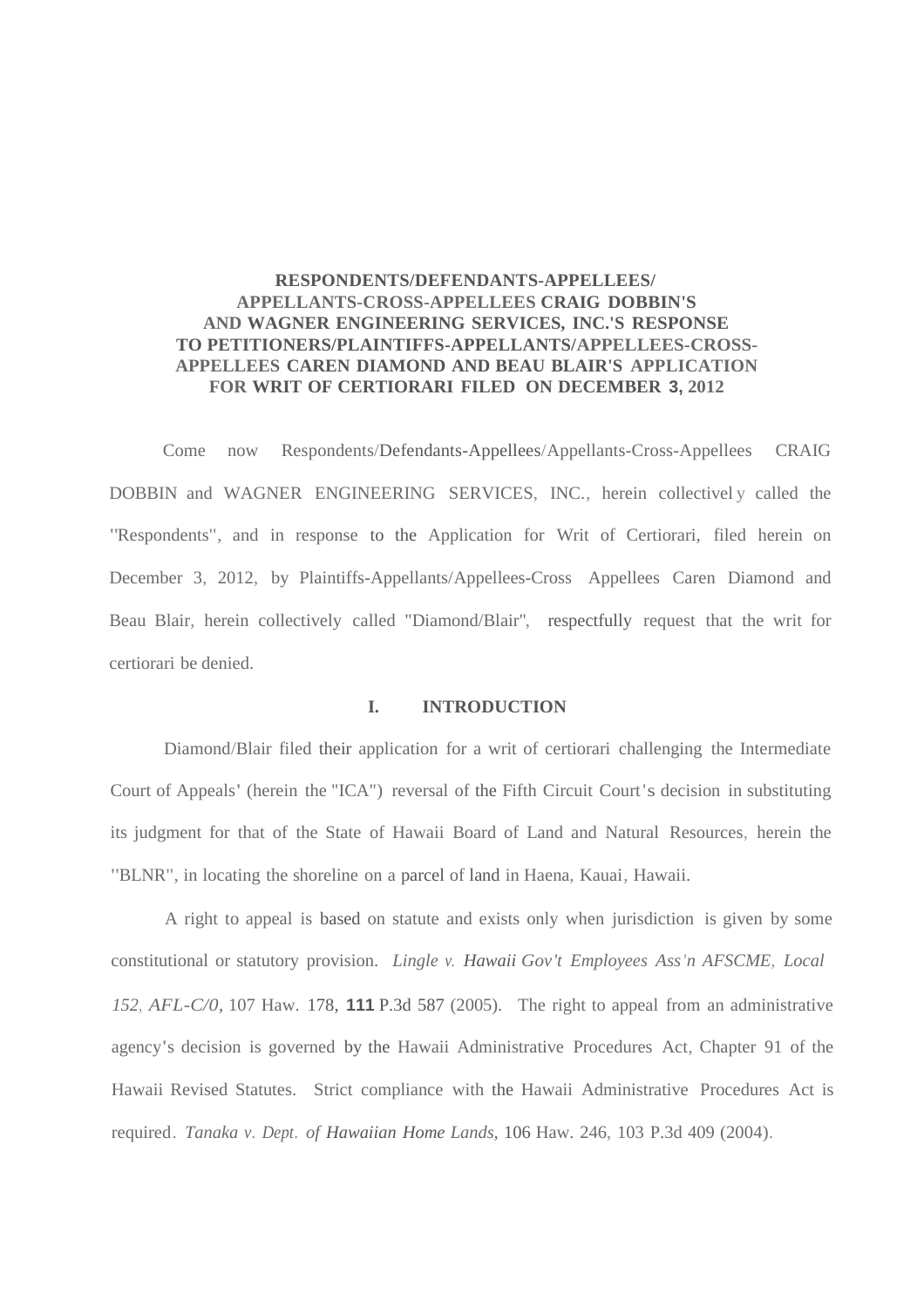In the secondary appeal below, the ICA found that the Fifth Circuit Court engaged in unwarranted fact finding and weighing of the evidence, substituted its own judgment for that of the BLNR in weighing the evidence presented to the BLNR, and failed to give proper deference to the BLNR's findings of fact in certifying the shoreline boundary. Respondents submit there are no legal issues presented that warrant the exercise of this Court's decision to grant certiorari.

### **II COUNTER STATEMENT OF QUESTION PRESENTED**

The only issues on appeal are:

(1) Whether the BLNR's actions in determining the shoreline to be at the crest of the beach dune was clearly erroneous in view of the reliable, probative, and substantial evidence on the whole record;

(2) Whether the exercise of the discretion afforded the BLNR in determining the shoreline at the crest of the beach dune was arbitrary, or capricious, or characterized by an abuse of discretion, or was clearly an unwarranted exercise of that discretion; and

(3) Whether the locating of the shoreline at the crest of the beach dune was against the public policy.

## **III. COUNTER STATEMENT OF THE CASE**

The facts that are necessary to the issue of whether the Court has jurisdiction over this appeal, are as follows:

#### **A. Proceedings Before the Board of Land and Natural Resources**

As noted by the ICA, the Circuit Court's 2010 Judgment and subject of Case No. 30573 was rendered moot when the BLNR filed its Amended Findings of Fact; Conclusions of Law and Decision and Order (the subject of CAAP-11-345). Accordingly, and notwithstanding the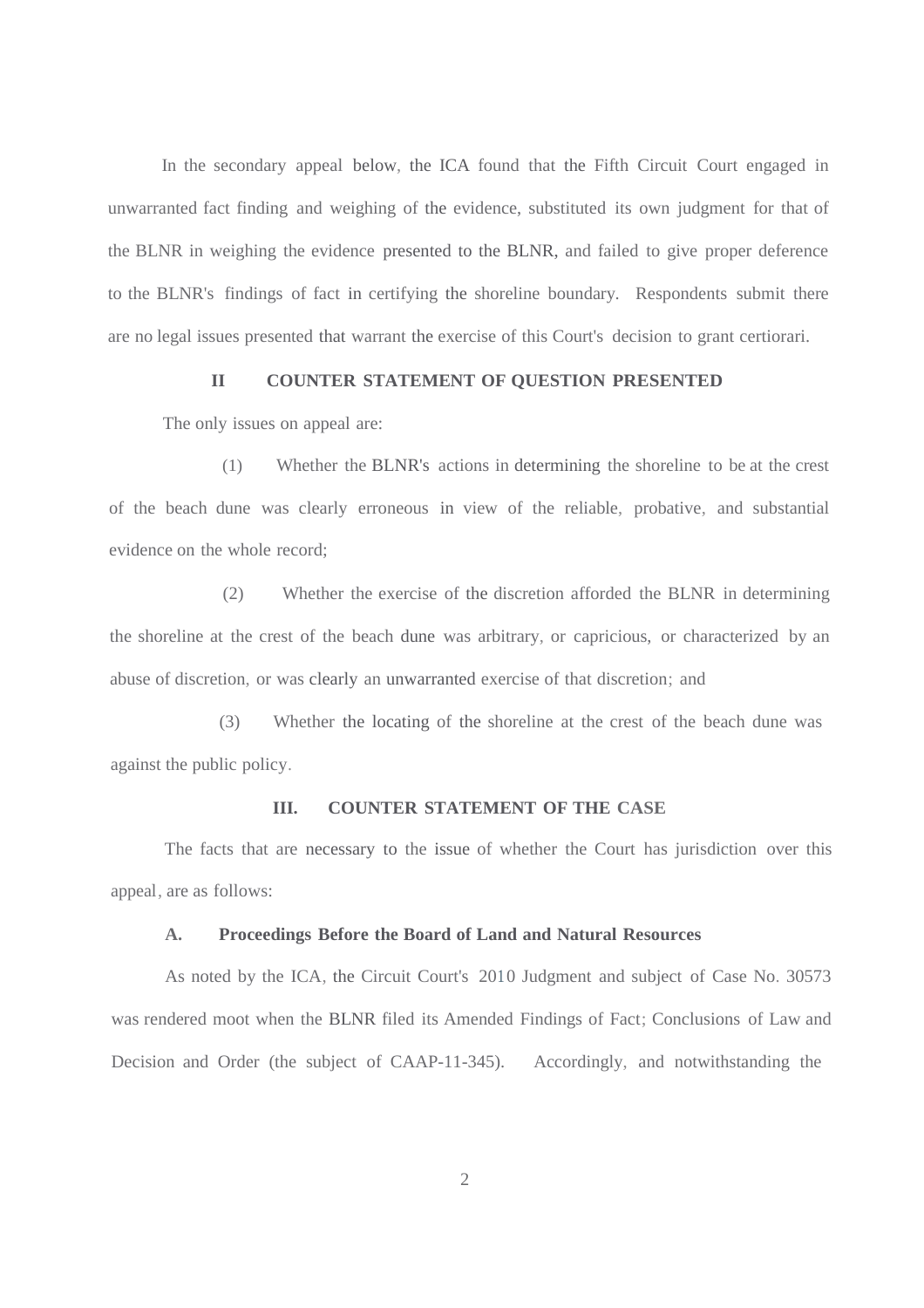consolidation of the cases herein, all references herein will be to the Record on Appeal in Case No. CAAP-11-345.

Dobbin is the owner of the property identified as Tax Map Key:  $(4^{\text{III}})$  5-8-009-051, situated at Haena, Island and County of Kauai, State of Hawaii, herein the "Property".' Diamond/Blair are residents and reside near the Property.

As required by the County of Kauai, Dobbin hired Wagner to obtain a shoreline certification for the Property, and on January 11, 2008, Wagner submitted the application to the Department of Land and Natural Resources, herein "DLNR" for certification. JEFS 48, at pdf 48-54. On April 18, 2008, DLNR and the State Land Surveyor, herein "State Surveyor", conducted a site visit at the Property with Ron Wagner, Diamond and Blair present. JEFS 48, at pdf 71-76. Based on the site visit, the State Surveyor recommended the State of Hawaii had no objections in adopting the dune crest as the shoreline, as proposed by Wagner. JEFS 48, at pdf 80.

On June 27, 2008, Diamond/Blair filed an appeal with the BLNR, contesting the proposed shoreline for the Property. JEFS 48, at pdf.  $44<sup>2</sup>$  On June 19, 2009, the BLNR issued its Findings of Fact, Conclusions of Law, and Decision and Order, herein the "BLNR First D&&O", approving the proposed shoreline boundary and denying Diamond/Blair's appeal. JEFS 48, at pdf 164-177. Diamond/Blair appealed to the Fifth Circuit Court, being Fifth Circuit Civil No. 09-1-0197, herein referred to as the "First Appeal".

On April 6, 2010, the Circuit Court entered its Findings of Fact; Conclusions of Law; Decision and Order, herein the "Court's First FOF/COL", which vacated the BLNR's First

<sup>&</sup>lt;sup>1</sup> As the Record on Appeal was filed with the ICA without page numbering and electronically in batches due to its length, references herein are made by first referencing the JEFS online docket number for Case No. CAAP-11- 345, followed by the specific pdf page(s) of that document.

<sup>2</sup> The appeal was also joined by the North Shore Ohana, which was found lacking in standing in the appeal. JEFS 48, at pdf 100.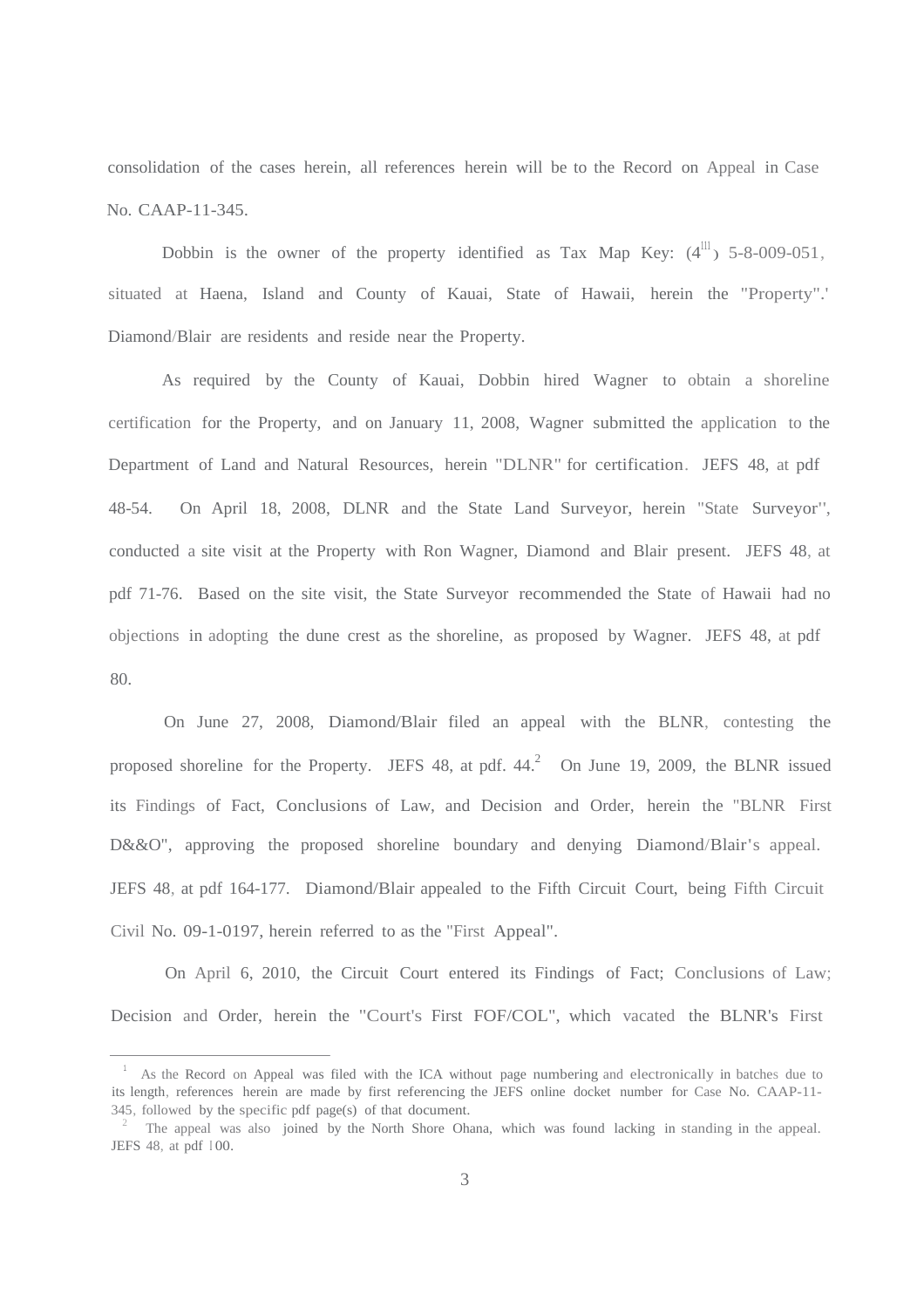D&O, and remanded the matter back to the BLNR, "with specific instructions to appropriately consider and give due wright to Appellants' [Diamond/Blair's] proposed evidence, and to correctly apply the applicable statutes, case law and administrative rules within forty-five (45) days of this Order." JEFS 20, at pdf 100. On May 19,2010, the Circuit Court entered judgment, and Respondents appealed to the ICA and the BLNR cross-appealed in Case No. 30573.

Upon remand, the BLNR issued its Amended Findings of Fact, Conclusions of Law, and Decision and Order, herein "BLNR's Amended D&O", on May 21, 2010, which again certified the shoreline at the same location previously approved, i.e., at the crest of the beach dune. JEFS 50, at pdf 184.

Diamond/Blair appealed the BLNR's Amended D&O again to the Circuit Court, being Fifth Circuit Civil No. 10-1-0116, herein the "Second Appeal". JEFS 20, at pdf 9.

On February 16, 2011, the Circuit Court issued its Findings of Fact; Conclusions of Law; Decision and Order in the Second Appeal, herein the "Court's Second FOF/COL", reversing and vacating the BLNR's Amended D&O, and ruling that the shoreline for the Property should be located approximately 20 feet mauka of the shoreline which was twice certified by the BLNR as the crest ofthe beach dune. JEFS 32, at pdf2.

The Circuit Court entered judgment on March 31, 2011, and Respondents appealed on April 18, 2011. The BLNR filed its Notice of Cross-Appeal on April 29, 2011, which is Case No. CAAP-11-345.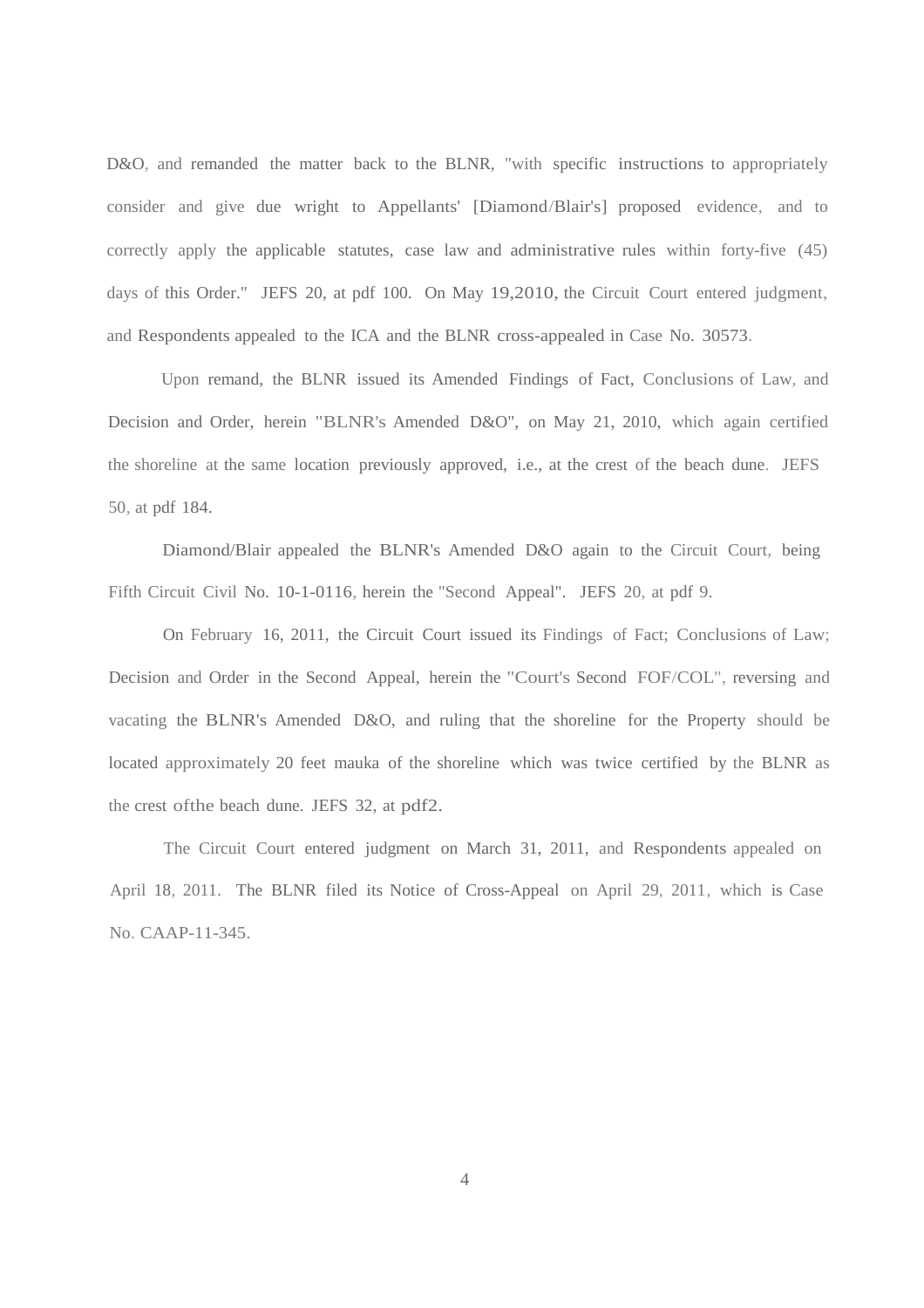### **IV. ARGUMENT**

## **A. The BLNR correctly exercised its discretion in view of the reliable, probative, and evidence on the whole record.**

The standard for review of administrative agencies is a two part test. The first is whether

the legislature empowered the agency with discretion to make a particular determination. *Paul 's* 

*Electrical Service, Inc., v. Befitel,* 104 Haw. 412, at 417, 91 P.3d 494, at 499 (2004).

Section 205A-41, H.R.S., clearly sets forth this empowerment to the BLNR, stating:

"The board of land and natural resources shall adopt rules pursuant to chapter 91 prescribing procedures for determining a shoreline and appeals of shoreline determinations...."

The shoreline is defined in §205A-1, H.R.S., as

"the upper reaches of the wash of the waves, other than storm and seismic waves, at high tide during the season of the year in which the highest wash of the waves occurs, usually evidenced by the edge of vegetation growth, or the upper limit of debris left by the wash of the waves."

If the agency's determination was within its realm of discretion, the second part of the test is whether the agency abused its discretion, or acted arbitrarily, capriciously, or by a clearly unwarranted exercise of discretion. *Paul's Electrical Service, Inc. v. Befitel,* supra, at 417.

Pursuant to the authority and discretion granted under Chapter 205-A, H.R.S., the State Surveyor conducted a site visit on the property on April 18, 2008, and based in part on that site visit, the 2005 application of a prior owner, and the application of Dobbin, recommended that the State had no objections to adopting the dune crest as the shoreline as proposed by Wagner on behalf of Dobbin. In determining the location of a shoreline, the State Surveyor and DLNR used a Multi-Variable Approach, taking into consideration all pertinent and appropriate evidentiary factors. JEFS 50, at pdf 187-188.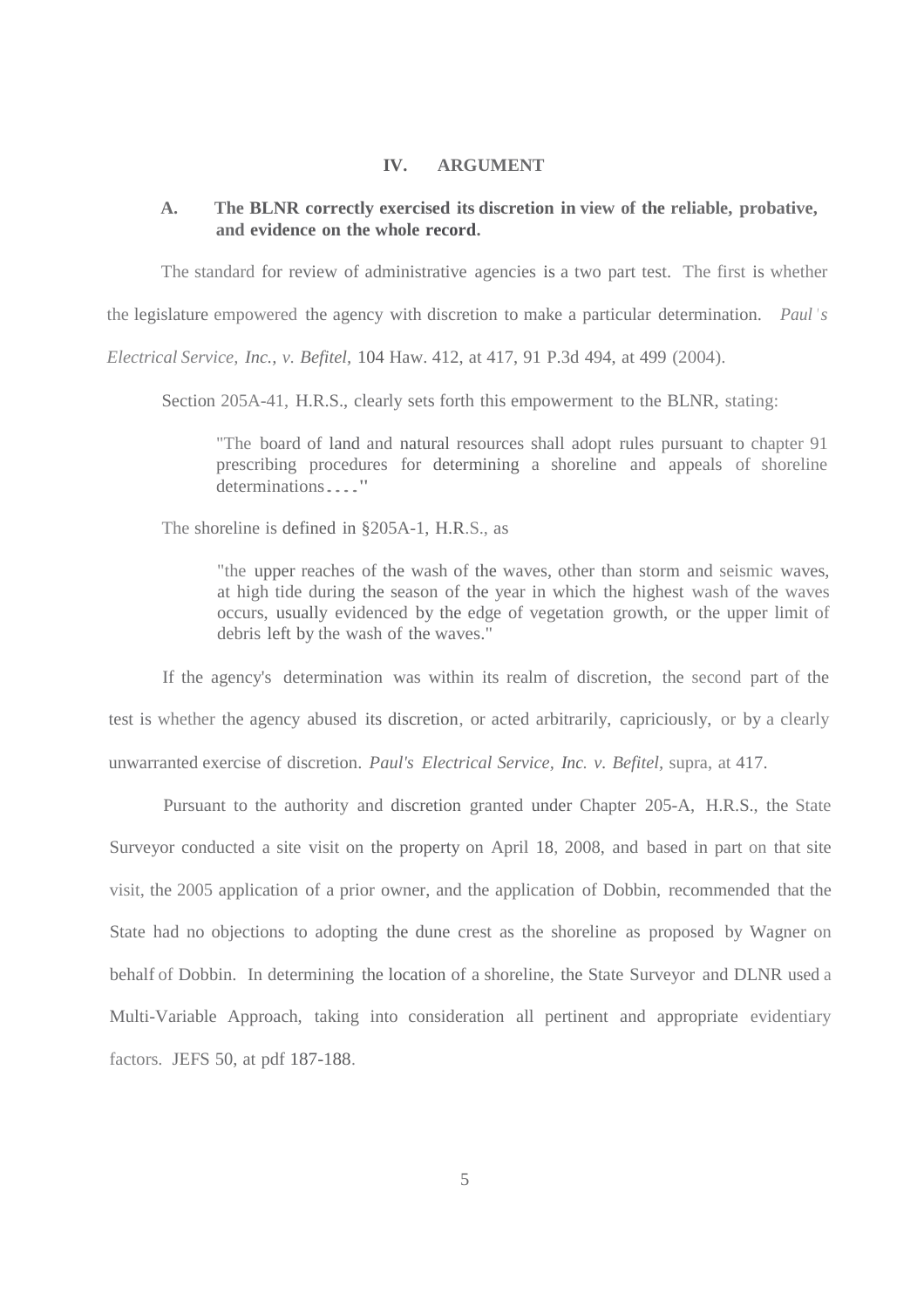The State Surveyor and DLNR also considered evidence submitted by Diamond/Blair, including *inter alia,* photographic evidence depicting where they contended the highest wash of the waves to be. Diamond/Blair also argued that an earlier 2005 shoreline certification application by the previous owner of the property and an October 19, 2005 site visit for that application (wherein the State Surveyor recommended that the shoreline should be located at the mauka edge of a naupaka hedge, approximately 20 feet further inland of the dune crest) was controlling.

Dobbins submitted evidence through affidavits and declarations from prior owners and contractors as to the state of the vegetation along the shoreline in the past.

The BLNR found the evidence offered by Diamond/Blair to be unclear, not containing an accurate depiction of the wash of the waves, or not containing accurate dates on when the photos were taken. The BLNR also noted other shortcomings as to Diamond/Blair's evidence. JEFS 50, at pdfpp. 191-194.

It is noteworthy that both the October 2005 and the April 2008 site visits were conducted by the same State Surveyor and DLNR staff. Although aware of a recommended location further mauka two years earlier, they specifically found in the 2008 site visit of no evidence that upper wash of the waves had extended beyond the dune crest in the two previous winters. JEFS 58, at pdf. 71.

The BLNR did not disregard the evidence submitted by Diamond/Blair, but found the evidence presented by the State Surveyor and DLNR to be more persuasive. Moreover, the State Surveyor did not ignore his own prior recommendation, but acknowledged the same in reaching his subsequent recommendation to locate the shoreline at the dune crest. To maintain that an agency must adhere to a prior recommendation more than two years earlier, and ignore current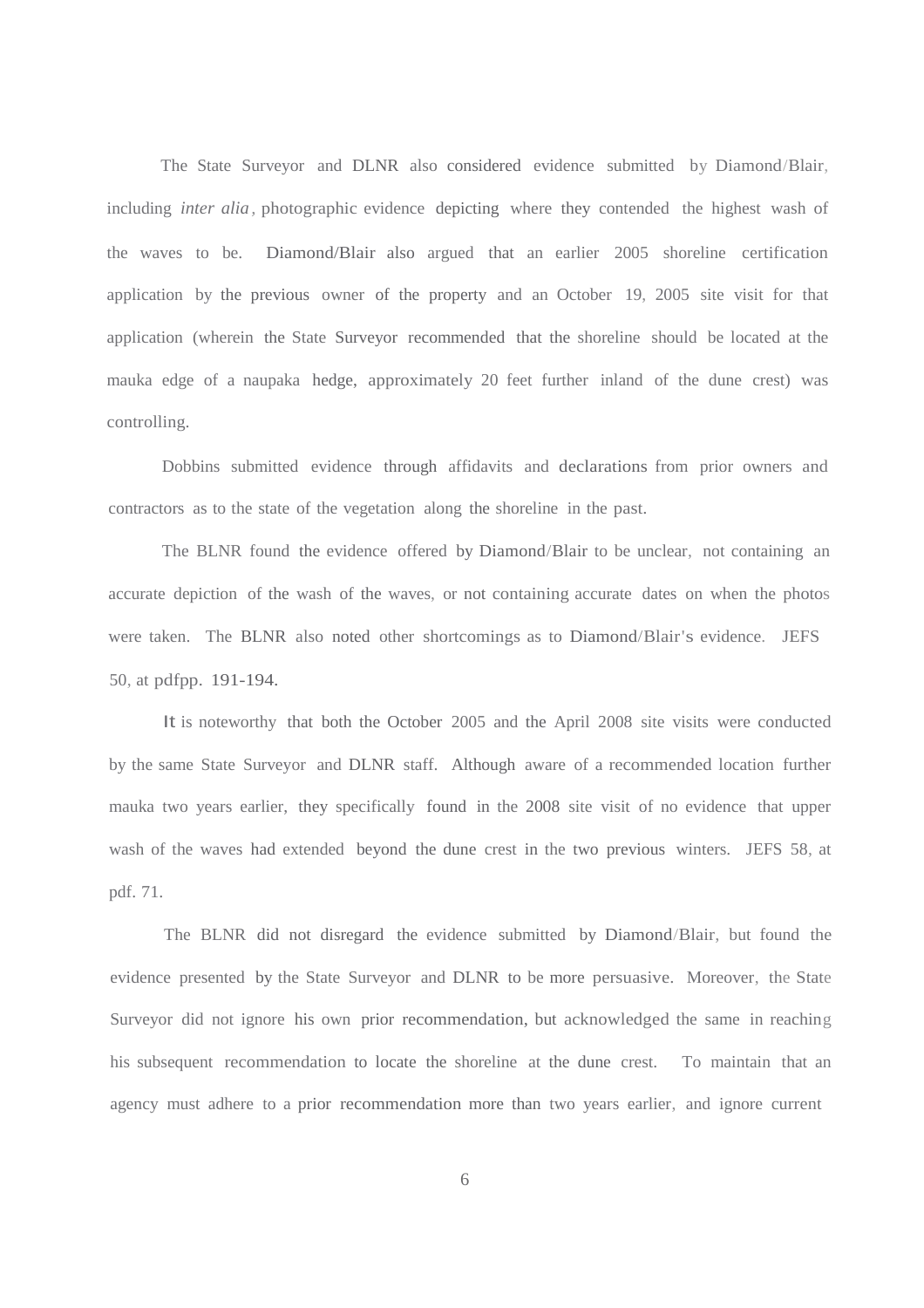evidence to the contrary, would be an abuse of the discretion given by law to the BLNR to periodically determine shorelines. Section 205A-42, H.R.S., provides that "no determination of a shoreline certification "shall be valid for a period longer than twelve months".

In *Diamond v. State Board of Land and Natural Resources,* 112 Haw. 161 , at 168-169,

145 P.3d 704, at 711-712 (2006), the Hawaii Supreme Court stated that:

"[R]eason dictates that the boundaries could not be so evanescent as being <sup>a</sup> point where someone happens to observe the run up of a wave. To the contrar y, '[t]he *Ashford* decision was a judicial recognition of long-standing public use of Hawaii's beaches to an easily recognizable boundary that has ripened into a customary right.' *County of Hawaii v. Sotomura,* 55 Haw. 171 [176], 181-182, 517 P.2d 57, 61 (1973)(emphasis added). Clearly identifiable markers are necessary for a boundary to be 'easily recognizable' and 'known to the people living thereon on in the neighborhood."'

The locating of the shoreline at the dune crest, rather than an obscure line approximately 20 feet inland of the dune crest, is an easily recognizable boundary, consistent with *Diamond,* supra.

The actions of the BLNR, in weighing the evidence presented by Diamond /Blair against that of the State Surveyor and DLNR was correct in view of the reliable, probative, and substantial evidence on the whole record. Its decision to locate the shoreline at the dune crest was not an abuse of its discretion, arbitrary, capricious, nor an unwarranted exercise of discretion. The ICA decision to uphold that agency's determination was not the result of blind adherence to a presumption, nor dogged deference contrary to law, but rather the careful conclusion that Diamond/Blair had not sustained their burden to show the agency 's determination was "[a]rbitrary or capricious or characterized by an abuse of discretion or a clearly unwarranted exercise of discretion", as required by §91-14(g), H.R.S.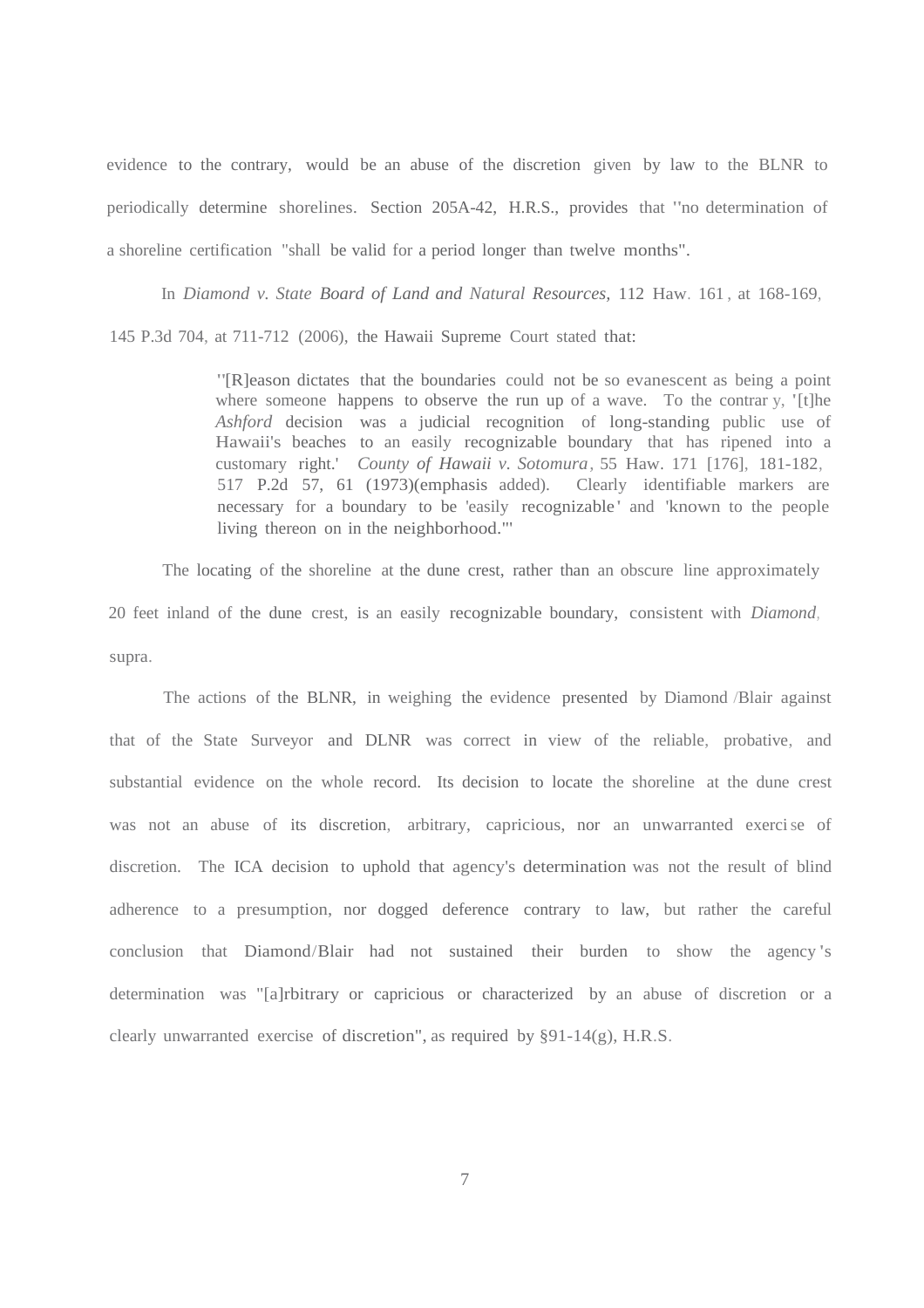## **B. Diamond/Blair failed to meet their heavy burden of making a convincing showing that the decision of the BLNR was invalid.**

Diamond/Blair argues that *Paul 's Elec. Service.,* supra, clarified the standard of review for agencies' discretionary determination, and that the agency determination, even if made within the agency's sphere of expertise, is not presumptively valid. They also argue that the ICA's reliance on *Paul v. Dept. a/Transportation,* 115 Haw. 416, 168 P.3d 546 (2007), as to deference given to an agency's decision, was wrong or in conflict with the Hawaii Supreme Court's decision in *Paul's Elec. Service,* supra.

The quotation to *Paul's Elec. Service,* supra, on page 8 on Diamond/Blair's Application for Writ of Certiorari, simply misstates the law by omitting a part thereof. The entire paragraph reads as follows (with the omitted pmiion being underscored):

> "In the past, we have also held that the party seeking to overturn an agency's action 'has the heavy burden of making a convincing showing that the decision is invalid[.]' *!d.* That is correct-an appellant does have a heavy burden --but it is imprecise insofar as it suggest that the standard of review is something different (or more rigorous) than abuse of discretion. Agency determinations, even if made within the agency 's sphere of expertise, are not presumptively valid; however, an agency's discretionary determination are entitled to deference, and an appellant has a high burden to surmount that deference:" 104 Haw. 412, at 419, 91 P3d. 494, at 501.

Further, *Paul 's Elec. Service,* supra, is not wrong or in conflict with *Paul v. Dept. of* 

*Transportation,* supra, as contended by Diamond /Blair. The current principle on deference is

stated in *Paul v. Dept. a/Transportation,* supra, as follows:

"This court 's review is further qualified by the principle that the agency's decision carries a presumption of validity and appellant has the heavy burden of making a convincing showing that the decision is invalid because it is unjust and unreasonable in its consequence." 115 Haw. 416, at 419,168 P.3d 546, at 555.

As such, the Circuit Court was required to give proper deference to the BLNR 's findings of fact in certifying the shoreline at the dune crest, and that such findings were presumptively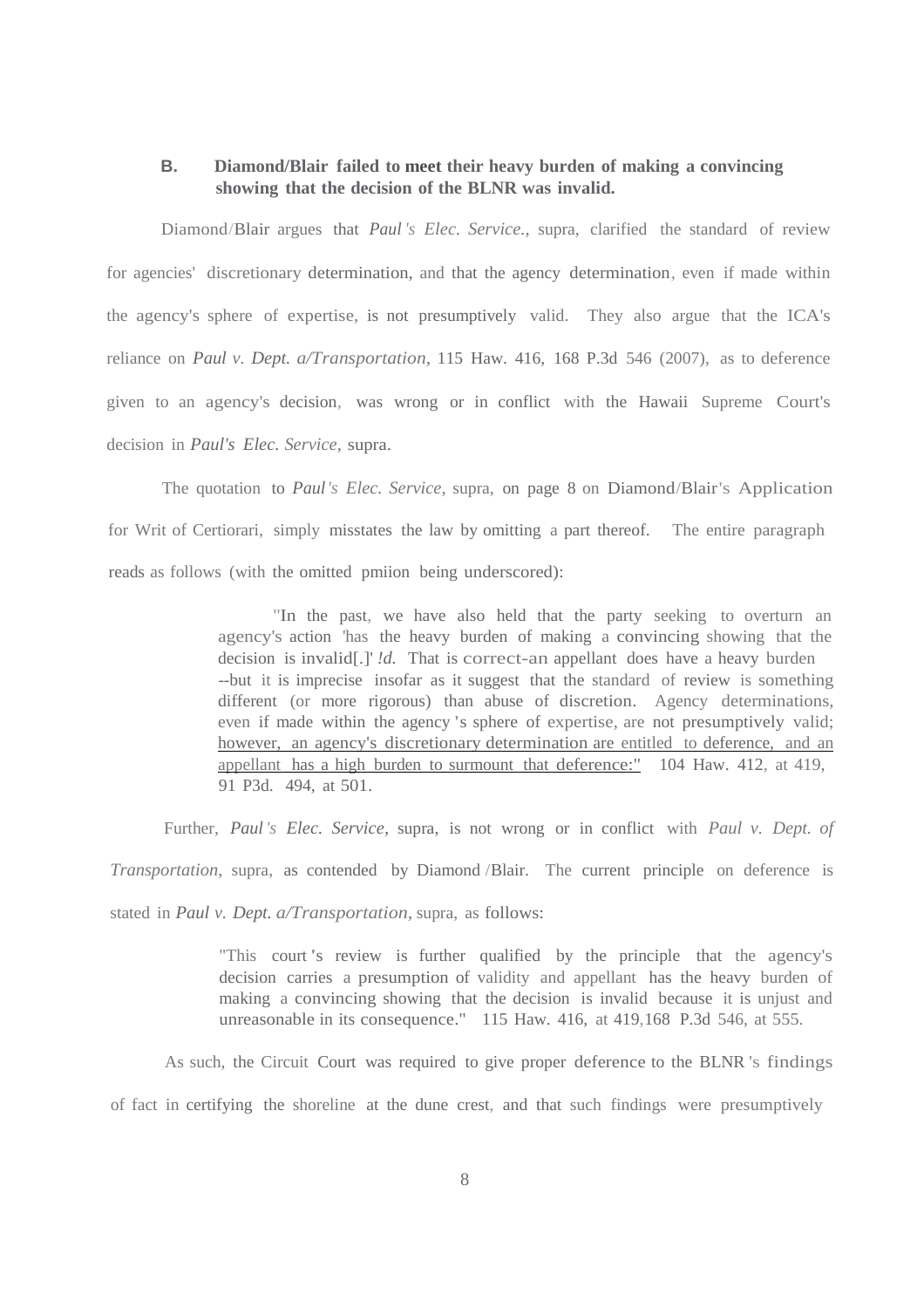valid. The Circuit Court simply failed to give such deference and erroneously engaged in its own fact finding and substituting its judgment for that of the agency within the agency's sphere of expertise.

## **C. Locating the shoreline at the dune crest protects the shoreline and is not contrary to public policy.**

The locating of the shoreline at the dune crest by the BLNR is consistent with the public policy of reserving as much of the shore as possible to the public. The ICA, in *Maunalua Bay Beach Ghana 28,* 122 Haw. 34, 222 P.3d 441 (2009), went through an historical analysis of the case law relating to the delineation of the shoreline, and stated:

> "In summary, under Hawai' i Supreme Court precedent, (1) the 'highest reach of the highest wash of the waves' delineates the boundary between private oceanfront property and public property for ownership purposes, as well as the baseline for measuring the shoreline setback line and determining the shoreline area, the so-called no building zone. " 122 Haw. 34, at 46, 222 P.3d 441, at 453..

An objective of the Hawaii Coastal Zone Management Program is the protection of valuable coastal ecosystems, including disruption and minimizing adverse impacts thereon. The vegetative backside of the beach dune plays an important role in protecting the shoreline. As was brought to the ICA's attention in Dobbin's Opening Brief, filed in CAAP-11-000345, at page 29,

> "Vegetation is an important factor in stabilizing coastal dunes. Plant leaves and stems trap blowing sand, encouraging the buildup of the dune. Where vegetation is absent, sand often blows over and beyond the dune, becoming lost from the active beach system and creating blowouts in the dune. \*\*\*

> "\* \* \* Key in the protective properties of the dune is the size of the dune sand reservoir and the condition of the vegetation. The more established the vegetation (in existence greater than two years) and the thicker the root system, the more protection will be provided by the dune." Hwang, *Hawaii Coastal Hazard Mitigation Guidebook,* January 2005, at page 128.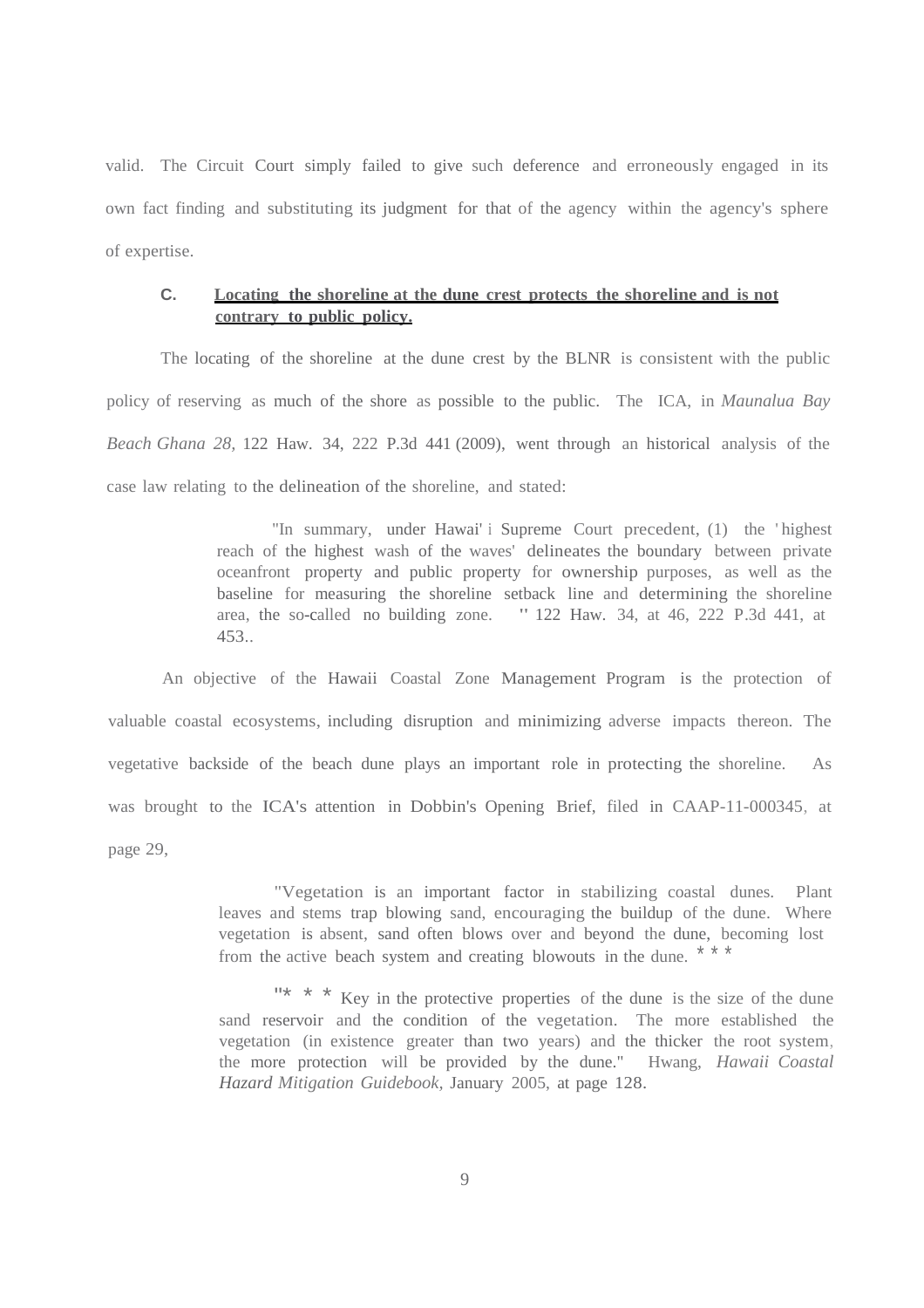The BLNR also recognized the change in the character of the coastal vegetation, which "is having a notable impact on the shape and elevation of the frontal dune as well as the extent of inundation for wash of the waves." JEFS 50, at pdf 190.

Locating the shoreline at the dune crest, rather than into the vegetative backside of the beach dune, would reduce the wearing down of the beach dune and the loss of its vegetative role in preserving the coastal ecosystem. This easily recognizable boundary balances the public policy of extending Hawaii's shoreline as far as is reasonably possible for public uses and enjoyment, with private ownership and the protection of the beach dune in preserving and stabilizing the shoreline.

## **V. SUMMARY AND CONCLUSION**

The standard for review is one in which this Court must determine whether the ICA incorrectly determined whether the Circuit Court was right or wrong in its decision, applying the standards set forth in §91-14(g), H.R.S. *Korean Buddhist Dae Won Sa Temple of Hawaii v. Sullivan,* 87 Haw. 217,953 P.2d 1315 (1998).

> "In summary, when reviewing a determination of an administrative agency, we first decide whether the legislature granted the agency discretion to make the determination being reviewed. If the legislature has granted the agency discretion over a particular matter, then we review the agency 's action pursuant to the deferential abuse of discretion standard (bearing in mind the legislature determines the boundaries of that discretion). If the legislature has not granted the agency discretion over a particular matter, then the agency's conclusions are subject to *de novo* review." *Paul's Elec. Service,* supra, at 419-420.

The BLNR correctly exercised its discretion in its sphere of expertise in originally, and again on remand, locating the shoreline at the dune crest. In so doing, it used a multi-variable approach, as well as weighing the strength of the evidence of Diamond/Blair against evidence presented by the State Surveyor and DLNR, within its matter discretion and sphere of expertise. The findings of the BLNR were clearly supported by the reliable, probative, and substantial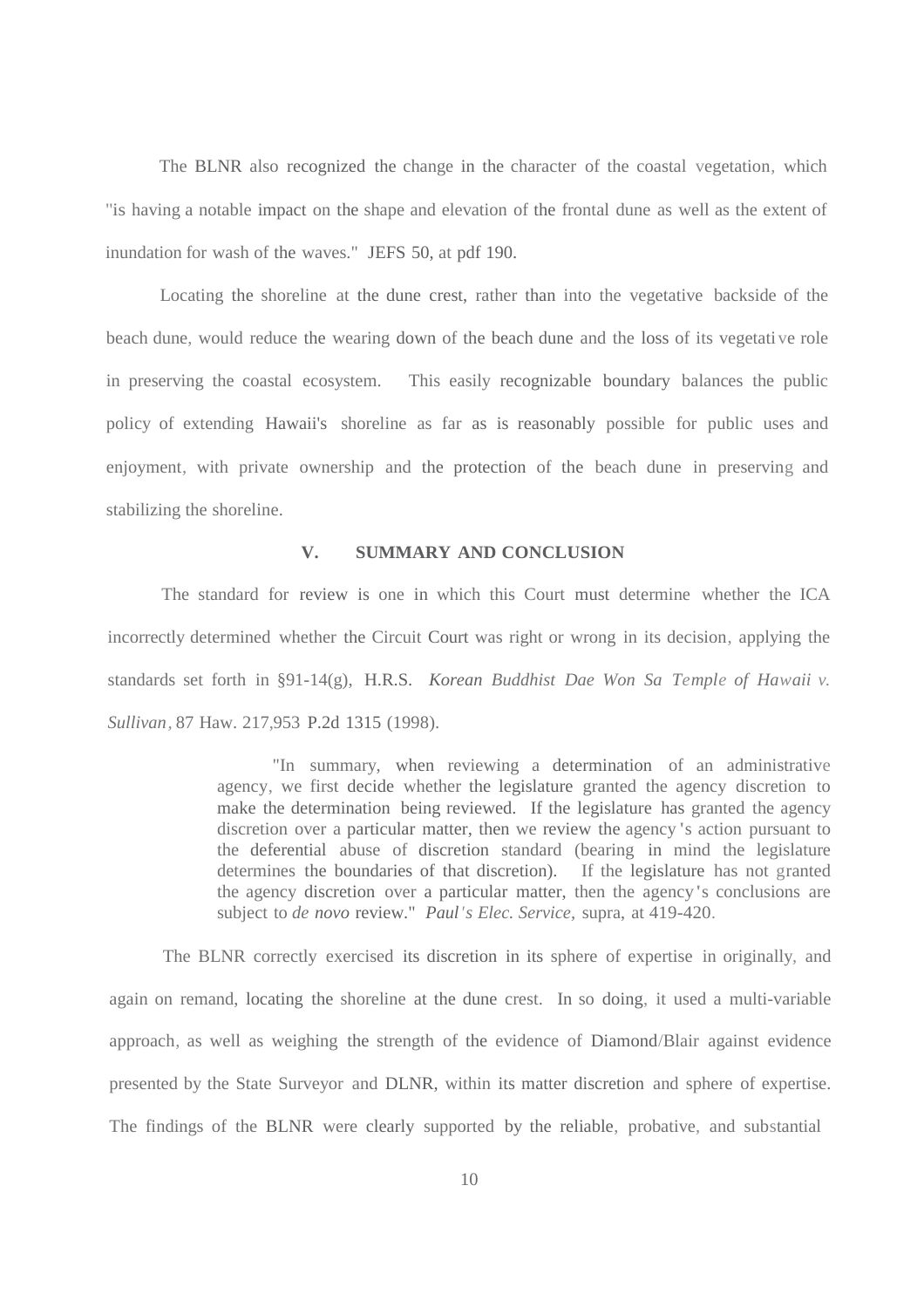evidence on the whole record. Its conclusions were not arbitrary or capricious or characterized by any abuse of discretion or by any unwarranted exercise of discretion.

Nevertheless, the Circuit Court in the first appeal by Diamond/Blair remanded, and on the second appeal by Diamond/Blair reversed the decision of the BLNR. As correctly found by the ICA, the Circuit Court failed to give proper deference to the BLNR's findings, but instead engaged in unwarranted fact finding and weighing of the evidence.

There is no basis for the granting of a writ of certiorari, for the ICA's decision was correct under the law in ruling that the Circuit Court wrongfully reversed the BLNR in certifying the shoreline for the property at the crest of the beach dune.

Dated: December 17, 2012.

Respectfully submitted,

Walton D. VHodg

Attorney for Defendants-Appellees/ Appellants-Cross Appellees Craig Dobbin and Wagner Engineering Services, Inc.